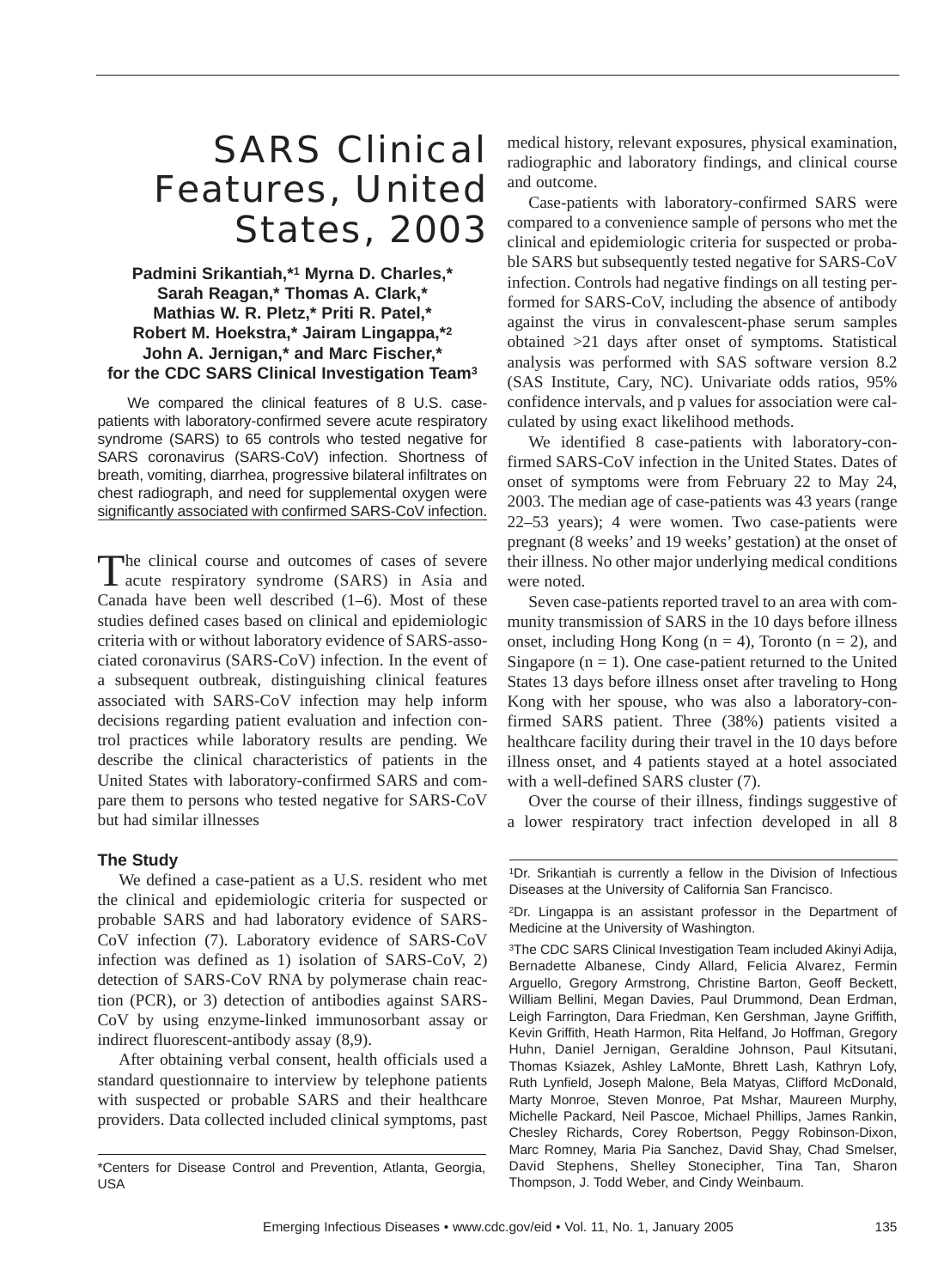#### **DISPATCHES**

patients with laboratory-confirmed SARS; these findings included dyspnea ( $n = 8$ ), rales ( $n = 5$ ), and hypoxia ( $n =$ 5) (Table 1). Symptoms indicative of an upper respiratory tract infection, including rhinorrhea and sore throat, were reported less often. The most common symptoms at illness onset included fever  $(n = 8)$ , chills  $(n = 6)$ , and headache  $(n = 5)$ . Four (50%) patients reported at least 1 respiratory symptom at illness onset. In the remaining 4 patients, respiratory symptoms began 3–7 days after illness onset. The median duration of symptoms before a patient sought medical evaluation was 6 days (range 3–14 days). When patients were first evaluated, the median recorded temperature was 38.6°C (range 37.0°C–40.0°C); the median recorded oxygen saturation on room air was 95% (range 87%–100%).

Gastrointestinal symptoms were also prominent. Six patients reported diarrhea, and 5 reported vomiting during the course of their illness. When present, diarrhea occurred a median of 3 days after onset (range 2–3 days) and was noted before  $(n = 4)$ , or within 48 hours  $(n = 2)$  of receiving antimicrobial therapy. Vomiting began a median of 5 days after onset (range 3–9 days).

All 8 case-patients had radiographic evidence of pulmonary infiltrates during the course of their illness (Table 2). Bilateral pulmonary infiltrates developed in 7 patients during the course of illness with both interstitial and alveolar involvement. Of these, 6 demonstrated worsening chest radiographic findings in week 2 of illness.

The first abnormal chest radiograph was obtained a median of 7 days after onset of symptoms (range 1–14 days). Six patients had an abnormal chest radiograph when first evaluated, including 3 with bilateral infiltrates. Two patients had unremarkable initial chest radiographs on days 6 and 8 after onset, respectively, but were subsequently noted to have infiltrates on chest imaging obtained on days 8 and 11 of their illness.

During the course of their illness, all 8 case-patients received antibacterial therapy. Three patients also received oseltamivir; none was treated with ribavirin. One patient received corticosteroids. Seven patients were hospitalized for a median of 8 days (range 6–15 days). Two patients were admitted to the intensive care unit for 7 and 9 days, respectively; no deaths occurred (Table 2).

Antibodies against SARS-CoV developed in all 8 patients; 3 had positive PCR findings in clinical specimens (1 sputum and 2 stool specimens) (7). Variable levels of clinical laboratory testing were performed (Table 2).

The 8 patients with laboratory-confirmed SARS were compared to 65 SARS-CoV–negative controls  $(\geq 18$  years old), of whom 14 (22%) had radiographic evidence of pneumonia. Forty-four (68%) controls tested negative for antibodies to SARS-CoV on serum obtained >28 days after symptom onset; the remaining 21 (32%) controls had a

| Table 1. Signs and symptoms of patients with laboratory-      |  |
|---------------------------------------------------------------|--|
| confirmed SARS-CoV infection, United States, 2003 ( $N = 8$ ) |  |

| $\frac{1}{2}$                                                                              |                     |                   |  |  |  |  |
|--------------------------------------------------------------------------------------------|---------------------|-------------------|--|--|--|--|
|                                                                                            | Any time during     | At illness        |  |  |  |  |
| Signs and symptoms                                                                         | illness, $n$ $(\%)$ | onset, $n$ $(\%)$ |  |  |  |  |
| Temperature > 38.0°C                                                                       | 8(100)              | 8(100)            |  |  |  |  |
| Room air oxygen saturation <94%                                                            | 5(63)               | NA                |  |  |  |  |
| Chills/rigors                                                                              | 7(88)               | 6(75)             |  |  |  |  |
| Headache                                                                                   | 6(75)               | 5(63)             |  |  |  |  |
| <b>Rhinorrhea</b>                                                                          | 2(25)               | 0(0)              |  |  |  |  |
| Sore throat                                                                                | 1(13)               | 0(0)              |  |  |  |  |
| Cough                                                                                      | 8(100)              | 2(25)             |  |  |  |  |
| Sputum production                                                                          | 4 (50)              | 0(0)              |  |  |  |  |
| Dyspnea                                                                                    | 8(100)              | 1(13)             |  |  |  |  |
| Rales                                                                                      | 5(63)               | NA.               |  |  |  |  |
| Vomiting                                                                                   | 5(63)               | 0(0)              |  |  |  |  |
| Diarrhea                                                                                   | 6(75)               | 0(0)              |  |  |  |  |
| *SARS-CoV, severe acute respiratory syndrome-associated coronavirus;<br>NA, not available. |                     |                   |  |  |  |  |
|                                                                                            |                     |                   |  |  |  |  |

negative serologic finding for SARS-CoV 22–28 days after illness onset.

Patients were similar to controls with regard to age and sex. Fifty-eight (89%) controls reported travel to an area with community transmission of SARS in the 10 days before illness onset. However, patients were significantly more likely than controls to have visited a healthcare facility during their travel  $(3/8 \text{ vs. } 4/65; \text{ p} = 0.03)$  or to have stayed at the hotel associated with the SARS cluster (3/8 versus  $1/65$ ;  $p < 0.01$ ).

Univariate analysis of clinical features showed that dyspnea, hypoxia, rales, vomiting, and diarrhea were more common among SARS-CoV–positive patients than SARS-CoV–negative controls (Table 3). Case-patients were also significantly more likely than controls to report fever as an initial symptom  $(8/8 \text{ vs. } 29/65; \text{ p} < 0.01)$  and to have an abnormal chest radiograph at the time of first evaluation

Table 2. Clinical, radiographic, and laboratory features of patients with laboratory-confirmed SARS-CoV infection, United States,  $2003(N = 8)^*$ 

| Finding                                                   | n (%)  |
|-----------------------------------------------------------|--------|
| Radiographic findings                                     |        |
| Abnormal chest radiograph                                 | 8(100) |
| <b>Bilateral infiltrates</b>                              | 7(88)  |
| Prolonged progression of infiltrates‡                     | 6(75)  |
| Pleural effusions                                         | 3(38)  |
| Acute respiratory distress syndrome                       | 1(13)  |
| Laboratory findings                                       |        |
| Hematocrit <36%                                           | 2(25)  |
| Leukocyte count <4,000 cells/mm $^3$                      | 2(25)  |
| Absolute lymphocyte count $<$ 1,500 cells/mm <sup>3</sup> | 7(88)  |
| Platelets <150,000/mm <sup>3</sup>                        | 2(25)  |
| Clinical course and outcomes                              |        |
| Hospitalized                                              | 7(88)  |
| Admitted to intensive care unit                           | 2(25)  |
| Received supplemental oxygen                              | 6(75)  |
| Required mechanical ventilation                           | 1(13)  |
| Died                                                      | 0(0)   |

\*Features present at any time during course of illness.

†SARS-CoV, severe acute respiratory syndrome-associated coronavirus. ‡Radiographic worsening of infiltrates >7 days after onset of symptoms.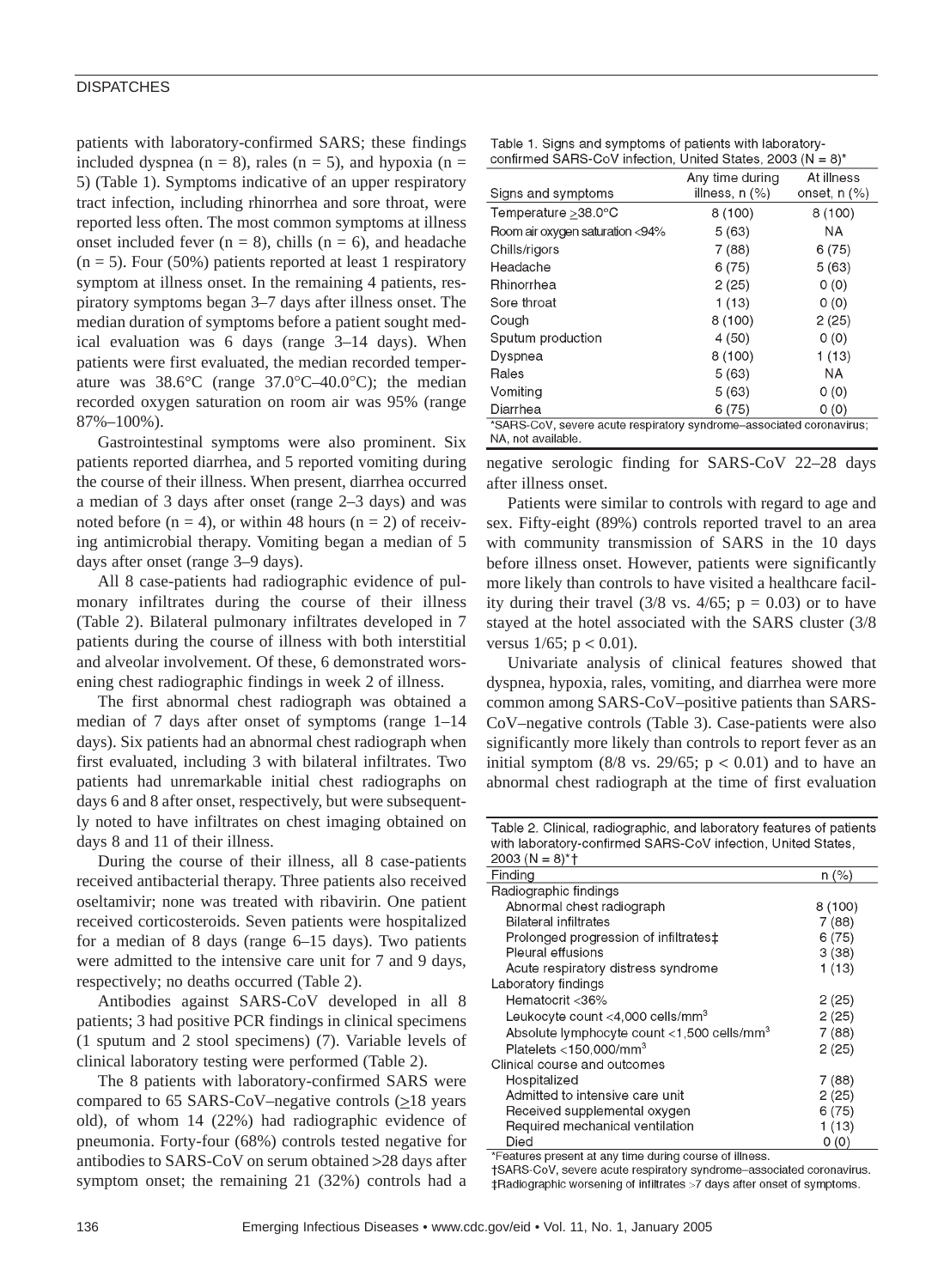|                                                                                                               | SARS-CoV-positive          | SARS-CoV-negative            |                     |         |  |  |
|---------------------------------------------------------------------------------------------------------------|----------------------------|------------------------------|---------------------|---------|--|--|
| Clinical feature                                                                                              | cases $(N = 8)$ , n $(\%)$ | controls ( $N = 65$ ), n (%) | OR (95% CI)         | p value |  |  |
| Dyspnea                                                                                                       | 8(100)                     | 32(49)                       | $10.9(1.6, \infty)$ | 0.01    |  |  |
| Hypoxia                                                                                                       | 5(63)                      | 9(14)                        | 9.9(1.6, 75.0)      | 0.01    |  |  |
| Rales                                                                                                         | 5(63)                      | 15(23)                       | 5.4(0.9, 38.9)      | 0.06    |  |  |
| Sore throat                                                                                                   | 1 (13)                     | 39(60)                       | 0.1(0.0, 0.8)       | 0.03    |  |  |
| Vomiting                                                                                                      | 5(63)                      | 3(5)                         | 30.5(4.0, 315.4)    | < 0.01  |  |  |
| Diarrhea                                                                                                      | 6(75)                      | 18(28)                       | 7.6(1.2, 83.6)      | 0.02    |  |  |
| Radiographic evidence of<br>infiltrates at first evaluation                                                   | 6(75)                      | $12+ (23)$                   | 10.0(1.8, 56.2)     | < 0.01  |  |  |
| Lymphopenia                                                                                                   | 7(88)                      | $24\pm(53)$                  | 6.0(0.7, 288.9)     | > 0.10  |  |  |
| *SARS-CoV, severe acute respiratory syndrome-associated coronavirus; OR, odds ratio; CI, confidence interval. |                            |                              |                     |         |  |  |

Table 3. Univariate analysis for distinguishing clinical features of SARS-CoV-positive cases from SARS-CoV-negative controls, United States, 2003\*

†Among 52 controls who had chest radiograph performed.

‡Among 45 controls who had complete blood counts performed.

 $(6/8 \text{ versus } 12/52; \text{ p} < 0.01)$ . When the analysis was limited to patients with radiographic evidence of pneumonia, dyspnea and vomiting remained associated with SARS-CoV infection. In addition, SARS-CoV–positive cases were significantly more likely to have bilateral multifocal infiltrates (7/8 cases versus  $4/14$  controls;  $p = 0.02$ ) and radiographic progression of pulmonary infiltrates into week 2 of illness (6/8 cases versus  $0/14$  controls;  $p < 0.01$ ).

## **Conclusions**

We compared the 8 U.S. patients with laboratory-confirmed SARS to SARS-CoV–negative controls who met the clinical and epidemiologic criteria for suspected or probable SARS. Our findings indicate that SARS-CoV infection is associated with significant lower respiratory tract disease. Patients with laboratory-confirmed SARS were more likely than controls to have dyspnea, hypoxia, and rales. Patients were also more likely than controls to have an abnormal chest radiograph at the time of first evaluation. These clinical findings are similar to those reported in case series from Asia and Canada, and contrast the clinical manifestations of SARS-CoV with most viral respiratory pathogens including other human coronaviruses (1–5,10). When compared to controls with radiographic evidence of pneumonia, patients with SARS were more likely to manifest dyspnea and progressive bilateral pulmonary infiltrates. This radiographic progression to multifocal infiltrates has been a prominent finding in several previous studies and may prove to be a hallmark feature of the later stages of this disease  $(1-3,6,11)$ . Among U.S. case-patients, diarrhea and vomiting were also significantly associated with SARS-CoV infection. While gastrointestinal symptoms were a relatively uncommon feature in some previous reports (1,3), diarrhea was frequently reported in other case series, including a major community outbreak at a Hong Kong apartment block (2,4,5,12).

Although previous studies have described the clinical features of patients with laboratory-confirmed SARS, none compared the characteristics of these patients with SARS- CoV–negative controls. Our findings suggest that the combination of gastrointestinal symptoms, dyspnea, and bilateral pulmonary infiltrates may warrant a higher level of suspicion for SARS-CoV infection. By contrast, patients with findings of only upper respiratory tract infection may be unlikely to have SARS. Although moderate lymphopenia was prominent among U.S. case-patients, it was also a fairly common finding among controls who likely had other viral sources of infection. The small number of persons with laboratory-confirmed SARS in the United States limited our power to identify independent clinical predictors of SARS-CoV infection. Further data are needed to describe the full clinical spectrum of SARS-CoV infection and to clarify when specific clinical findings are most likely to occur during the course of illness (13,14).

Early recognition of possible SARS-CoV infection and rapid initiation of infection control precautions are currently the most important strategies for controlling SARS (15). Identifying persons who warrant further investigation for SARS-CoV infection may be difficult on the basis of clinical symptoms alone, especially early in the course of illness. Appropriate preparedness for SARS will thus require vigilant clinicians and public health officials to integrate timely epidemiologic information, astute clinical evaluation, and improved laboratory diagnostic tools.

### **Acknowledgments**

We thank the state and local health departments and healthcare providers who contributed to this manuscript as well as the members of the CDC SARS Domestic Surveillance Team, SARS Laboratory Team, Supplemental Investigations Team, and Clinical and Infection Control Team.

Dr. Srikantiah completed this work while she was an Epidemic Intelligence Service Officer assigned to the Foodborne and Diarrheal Diseases Branch at CDC. She is currently a clinical fellow in the Division of Infectious Diseases and a postdoctoral fellow at the Center for AIDS Prevention Studies at the University of California, San Francisco. Her primary research